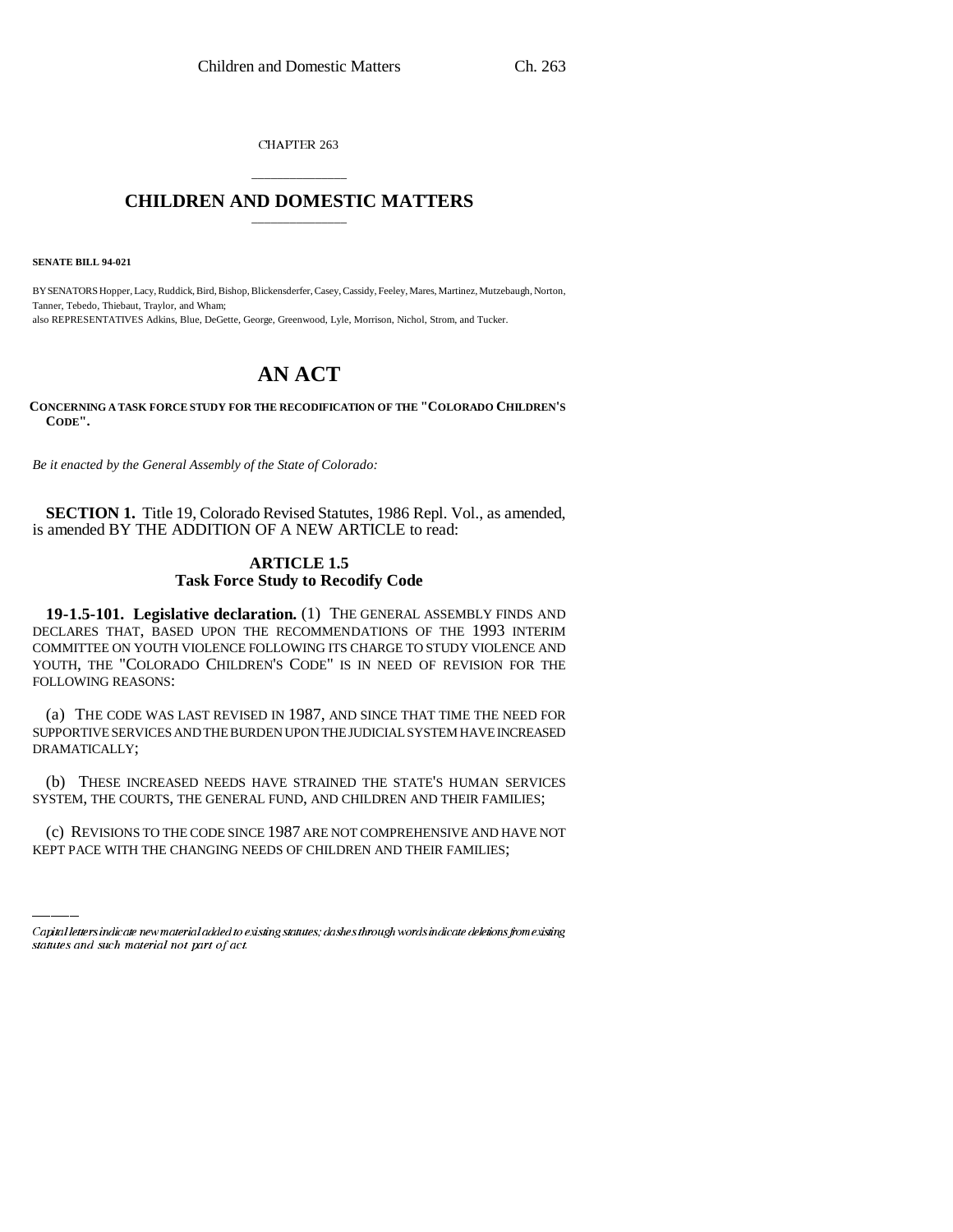### Ch. 263 Children and Domestic Matters

(d) THERE IS AN IMBALANCE OF TREATMENT AND AFTERCARE SERVICES FOR CHILDREN UNDER CURRENT CHILDREN'S SERVICES PROGRAMS AND A GREAT NEED FOR INCREASED INTERVENTION AND PREVENTION SERVICES WHICH CAN AND SHOULD BE PROVIDED IN THE SCHOOLS, FAMILY DEVELOPMENT CENTERS, OR THROUGH OTHER COMMUNITY RESOURCES;

(e) THE LACK OF PREVENTION AND INTERVENTION SERVICES AVAILABLE TO CHILDREN INVOLVED IN THE CHILD WELFARE SYSTEM OR FOR CHILDREN WHO COMMIT MINOR STATUS OFFENSES OFTEN RESULTS IN THE PROGRESSION OF A CHILD INTO THE JUVENILE JUSTICE SYSTEM FOR GREATER OFFENSES;

(f) SERVICES TO CHILDREN AND THEIR FAMILIES ARE DUPLICATED AND FRAGMENTED AND THE EFFECTIVENESS OF A NUMBER OF CHILDREN'S SERVICES PROGRAMS ARE UNDOCUMENTED;

(g) LEGAL OUTCOMES UNDER THE CODE ARE INCONSISTENT.

(2) THEREFORE, THE GENERAL ASSEMBLY DECLARES THAT IT IS NECESSARY TO CREATE A TASK FORCE TO STUDY THE RECODIFICATION OF THE "COLORADO CHILDREN'S CODE" AND TO MAKE RECOMMENDATIONS TO A LEGISLATIVE OVERSIGHT COMMITTEE WHICH WILL DEVELOP A LEGISLATIVE PROPOSAL FOR SUCH RECODIFICATION.

**19-1.5-102. Legislative oversight committee - duties.** (1) THERE IS HEREBY CREATED A LEGISLATIVE OVERSIGHT COMMITTEE FOR THE RECODIFICATION OF THE "COLORADO CHILDREN'S CODE". THE MEMBERS OF THE COMMITTEE SHALL BE RESPONSIBLE FOR CONSULTING WITH MEMBERS OF THE RECODIFICATION TASK FORCE CREATED IN SECTION 19-1.5-103 AND DEVELOPING A LEGISLATIVE PROPOSAL FOR THE RECODIFICATION OF THE CODE.

(2) THE MEMBERS OF THE LEGISLATIVE OVERSIGHT COMMITTEE SHALL BE AS FOLLOWS:

(a) THREE MEMBERS OF THE HOUSE OF REPRESENTATIVES TO BE APPOINTED BY THE SPEAKER OF THE HOUSE OF REPRESENTATIVES, ONE OF WHOM SHALL BE A MEMBER OF THE MINORITY PARTY;

(b) THREE MEMBERS OF THE SENATE TO BE APPOINTED BY THE PRESIDENT OF THE SENATE, ONE OF WHOM SHALL BE A MEMBER OF THE MINORITY PARTY.

(3) THE COMMITTEE SHALL COMPLETE THE RECODIFICATION LEGISLATIVE PROPOSAL ON OR BEFORE NOVEMBER 15, 1995.

**19-1.5-103. Recodification task force - duties.** (1) THERE IS HEREBY CREATED A TASK FORCE FOR THE RECODIFICATION OF THE "COLORADO CHILDREN'S CODE". THE TASK FORCE SHALL CONSIST OF TWENTY-FOUR MEMBERS AS FOLLOWS:

(a) FIFTEEN MEMBERS APPOINTED BY THE GOVERNOR. OF THESE MEMBERS, FIVE SHALL BE REPRESENTATIVES OF THE EXECUTIVE DEPARTMENTS AFFECTED BY THE RECODIFICATION OF THE CODE, INCLUDING THE DEPARTMENTS OF HUMAN SERVICES, CORRECTIONS, PUBLIC HEALTH AND ENVIRONMENT, PUBLIC SAFETY, AND EDUCATION;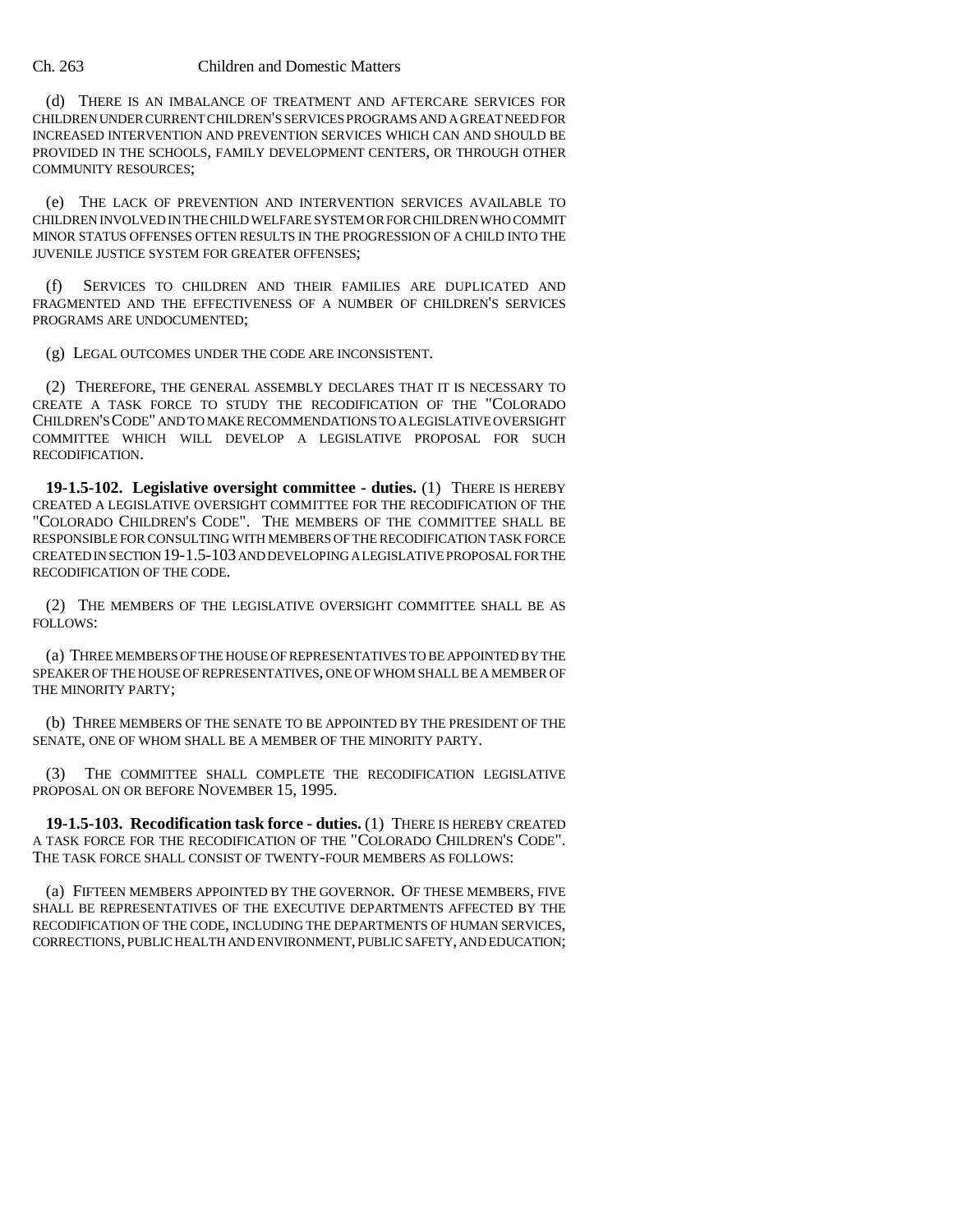NINE SHALL BE REPRESENTATIVES OF ORGANIZATIONS AFFECTED BY THE RECODIFICATION, INCLUDING BUT NOT LIMITED TO LAW ENFORCEMENT AGENCIES SUCH AS THE DISTRICT ATTORNEYS COUNCIL, SHERIFFS, AND CHIEFS OF POLICE AND POLICE DEPARTMENTS, THE COLORADO JUVENILE JUSTICE AND DELINQUENCY PREVENTION COUNCIL, MENTAL AND FAMILY HEALTH PRACTITIONERS, APPROPRIATE SECTIONS OF THE STATE BAR ASSOCIATION, PUBLIC DEFENDERS, FOSTER PARENTS ASSOCIATIONS, GUARDIANS AD LITEM, AND THE PUBLIC AT LARGE; AND ONE SHALL BE A REPRESENTATIVE OF FAMILIES INVOLVED IN OR IMPACTED BY THE CHILDREN'S CODE. IN MAKING THE APPOINTMENTS, CONSIDERATION SHALL BE GIVEN TO THE DIVERSITIES OF GEOGRAPHY, DISCIPLINES, AND APPROACHES TO THE DELIVERY OF CHILDREN'S SERVICES THROUGHOUT THE STATE.

(b) FIVE LOCAL GOVERNMENT REPRESENTATIVE MEMBERS APPOINTED BY THE LEGISLATIVE OVERSIGHT COMMITTEE ESTABLISHED PURSUANT TO SECTION 19-1.5-102;

(c) FOUR MEMBERS APPOINTED BY THE CHIEF JUSTICE OF THE COLORADO SUPREME COURT. OF THESE MEMBERS, ONE SHALL BE A REPRESENTATIVE OF THE SUPREME COURT ADMINISTRATOR'S OFFICE AND AT MOST TWO OF THE REMAINING MEMBERS SHALL BE REPRESENTATIVE OF DISTRICT COURT JUDGES OR MAGISTRATES WHO HANDLE JUVENILE MATTERS.

(2) MEMBERS OF THE TASK FORCE SHALL SERVE AT THE PLEASURE OF THE APPOINTING AUTHORITY. MEMBERS SHALL SERVE WITHOUT COMPENSATION.

(3) THE TASK FORCE SHALL HAVE THE FOLLOWING DUTIES:

(a) TO EVALUATE THE OVERALL EFFECTIVENESS OF THE "COLORADO CHILDREN'S CODE", IDENTIFY AREAS IN NEED OF REVISION, AND PROVIDE GUIDANCE AND MAKE RECOMMENDATIONS TO THE LEGISLATIVE OVERSIGHT COMMITTEE ESTABLISHED PURSUANT TO SECTION 19-1.5-102 IN ITS DEVELOPMENT OF A LEGISLATIVE PROPOSAL FOR THE RECODIFICATION OF THE CHILDREN'S CODE;

(b) TO COMMUNICATE WITH AND OBTAIN INPUT FROM GROUPS THROUGHOUT THE STATE AFFECTED BY THE RECODIFICATION OF THE CODE;

(c) TO CREATE SUBCOMMITTEES OR SUBGROUPS AS NECESSARY, WHICH GROUPS MAY INCLUDE INDIVIDUALS NOT SERVING ON THE TASK FORCE, IN ORDER TO AID IN THE COMPLETION OF THE TASK FORCE STUDY AND THE DEVELOPMENT OF A LEGISLATIVE PROPOSAL FOR THE RECODIFICATION OF THE CODE;

(d) TO REPORT AT LEAST MONTHLY TO THE MEMBERS OF THE LEGISLATIVE OVERSIGHT COMMITTEE ESTABLISHED PURSUANT TO SECTION 19-1.5-102.

**19-1.5-104. Issues to be addressed by task force study and proposed legislation - consistency with restructuring efforts.** (1) THE TASK FORCE STUDY AND THE PROPOSED LEGISLATION FOR RECODIFICATION OF THE CHILDREN'S CODE SHALL ADDRESS ISSUES AFFECTING CHILDREN IN THE STATE INCLUDING, BUT NOT LIMITED TO, THE FOLLOWING:

(a) AN EFFECTIVE METHOD FOR IDENTIFYING AND RESPONDING TO CHILD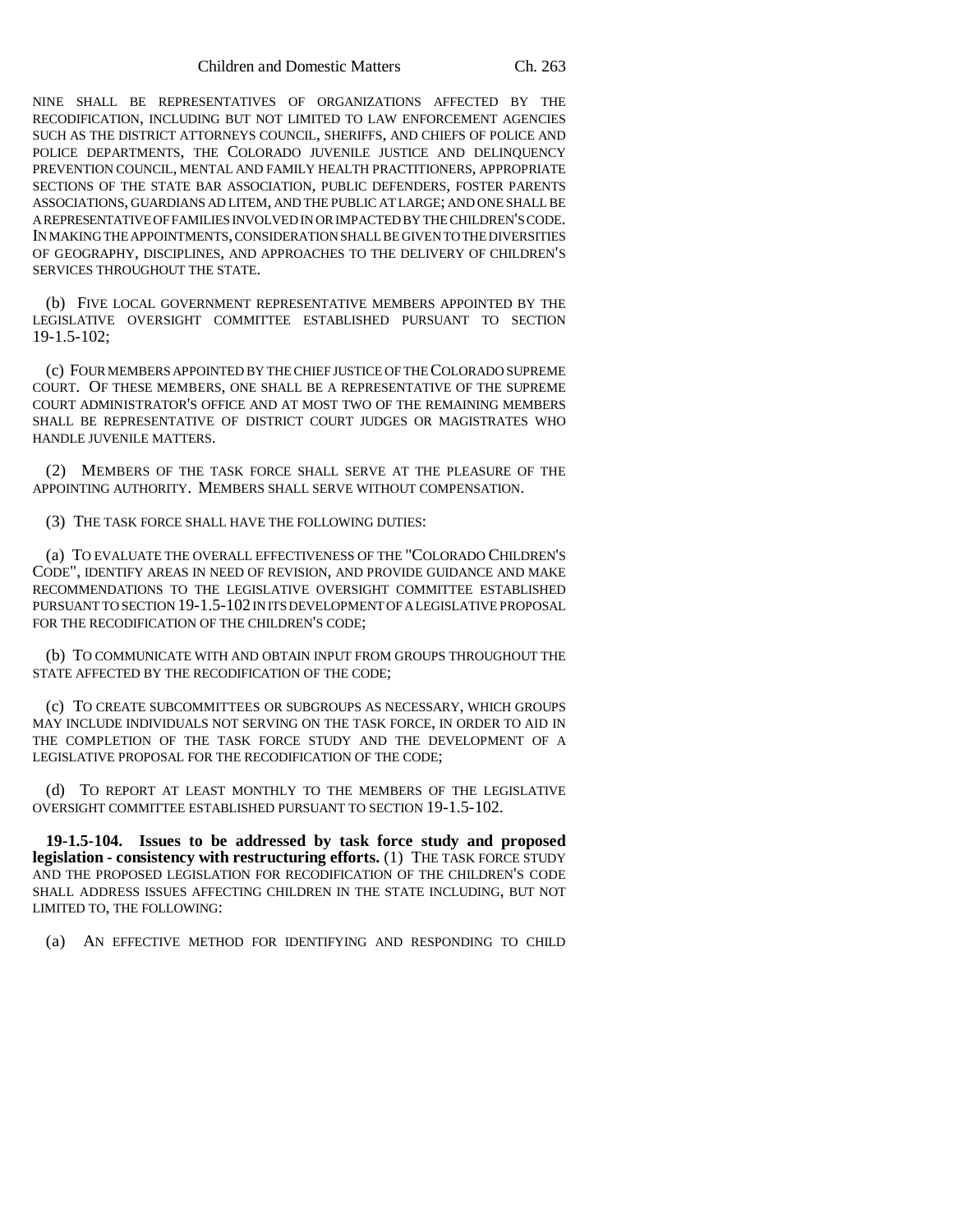#### Ch. 263 Children and Domestic Matters

PROTECTION ISSUES SUCH AS ABUSE AND NEGLECT;

(b) AN EFFECTIVE JUVENILE JUSTICE SYSTEM THAT ADDRESSES THE NEEDS OF CHILDREN AND THEIR FAMILIES AND PRESERVES THE SAFETY OF THE COMMUNITY, AND UNDER WHICH EARLY INTERVENTION AND PREVENTION SERVICES ARE AVAILABLE;

(c) AN APPROPRIATE METHOD FOR ESTABLISHING PATERNITY AND APPROPRIATE CHILD SUPPORT, RELINQUISHMENT, AND ADOPTION PROCEEDINGS;

(d) THE ADOPTION OF LEGAL AND ADMINISTRATIVE PROCEDURES AND THE ESTABLISHMENT OF PROGRAMS THAT ARE FAMILY-FOCUSED RATHER THAN FOCUSED ON SPECIFIC FAMILY MEMBERS, EXCEPT WHERE THE BEST INTEREST OF THE CHILD AND THE SAFETY OF THE COMMUNITY ARE AT RISK;

(e) THE ESTABLISHMENT OF LEGAL AND ADMINISTRATIVE PROCEDURES AND SERVICE PROGRAMS FOR HOMELESS YOUTH;

(f) THE ESTABLISHMENT OF PERFORMANCE-BASED STANDARDS FOR SERVICE PROVIDERS INCLUDING CLIENT MONITORING AND TRACKING REQUIREMENTS;

(g) THE ADOPTION OF A SINGLE, UNIFORM ASSESSMENT INSTRUMENT FOR EVALUATING CHILDREN'S NEEDS.

(2) THE TASK FORCE STUDY AND THE LEGISLATIVE PROPOSAL FOR THE RECODIFICATION OF THE "COLORADO CHILDREN'S CODE" SHALL BE CONSISTENT WITH THE RESTRUCTURING OF THE HEALTH AND HUMAN SERVICES DELIVERY SYSTEM PURSUANT TO ARTICLE 1.7 OF TITLE 24, C.R.S.

**19-1.5-105. Private source of funding - staff support for recodification.** (1) THE TASK FORCE FOR THE RECODIFICATION OF THE CHILDREN'S CODE IS AUTHORIZED TO RECEIVE CONTRIBUTIONS, GRANTS, SERVICES, AND IN-KIND DONATIONS FROM ANY PRIVATE ENTITY TO BE EXPENDED FOR ANY DIRECT OR INDIRECT COSTS ASSOCIATED WITH THE DUTIES OF THE TASK FORCE SET FORTH IN THIS ARTICLE.

(2) THE DIRECTOR OF RESEARCH OF THE LEGISLATIVE COUNCIL, THE DIRECTOR OF THE OFFICE OF LEGISLATIVE LEGAL SERVICES, AND THE EXECUTIVE DIRECTORS OF THE DEPARTMENTS REPRESENTED ON THE TASK FORCE SHALL SUPPLY STAFF ASSISTANCE TO THE COMMITTEE AS THEY DEEM APPROPRIATE. THE COMMITTEE MAY ALSO ACCEPT STAFF SUPPORT FROM THE PRIVATE SECTOR.

**19-1.5-106. Repeal of article.** THIS ARTICLE IS REPEALED, EFFECTIVE JULY 1, 1997.

**SECTION 2. Appropriation - appropriation to one agency to purchase services from another - spending authority given to second agency.** (1) In addition to any other appropriation, there is hereby appropriated, to the department of public safety for allocation to the division of criminal justice, for the fiscal year beginning July 1, 1994, the sum of seventy-five thousand dollars (\$75,000), or so much thereof as may be necessary, for the implementation of this act. Such sum of money shall be from federal funds.